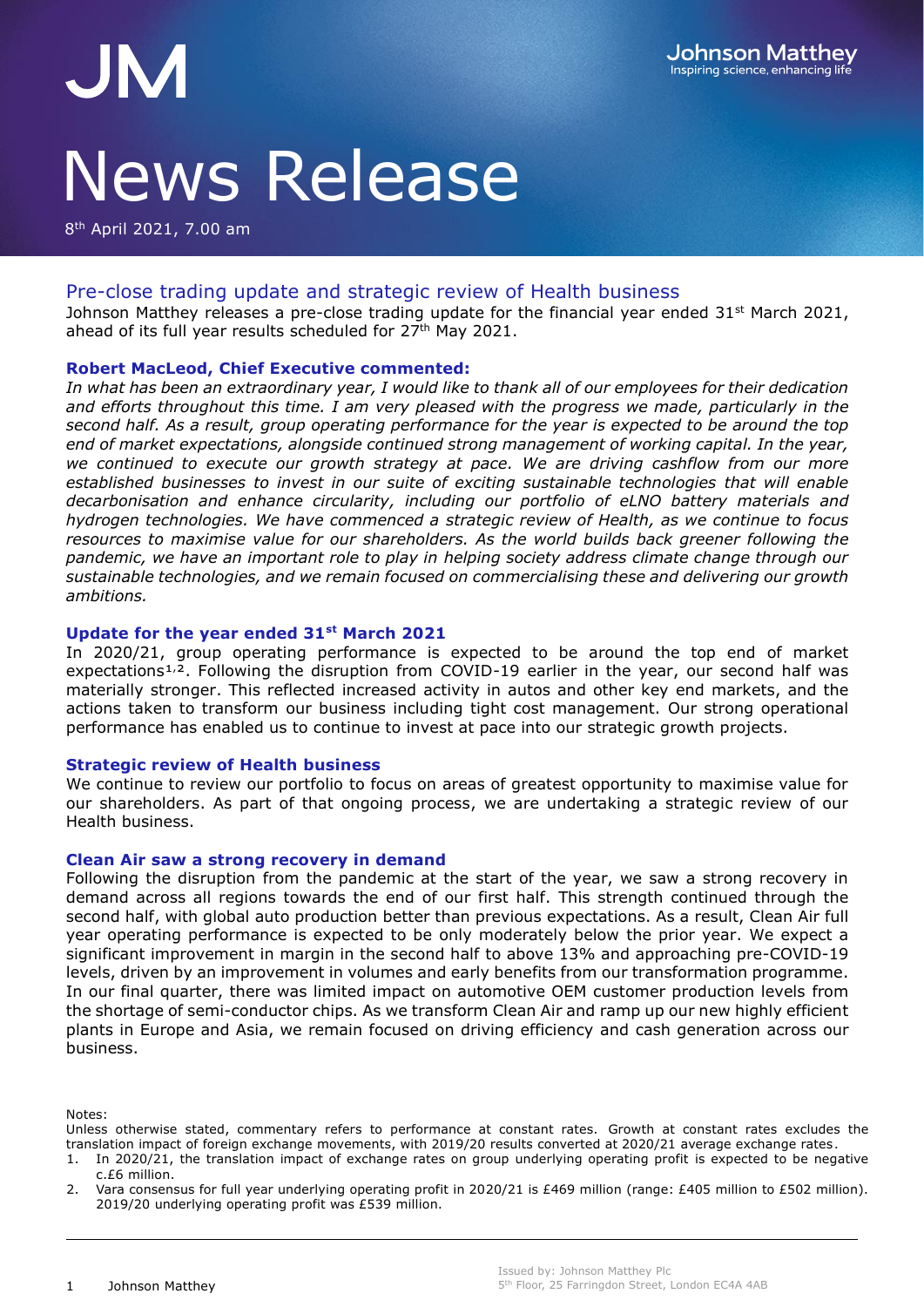By region, Asia was strong – particularly China – driven mainly by increased volumes from higher consumer demand supported by government stimulus, and inventory rebuild, as well as some benefits from China 6 legislation. In Europe and Americas, following the temporary disruption in the first quarter, there was a steady improvement in demand. We expect to see the benefits of the rebound in the US Class 8 truck cycle in 2021/22, given the recent strength of orders in that market.

# **Efficient Natural Resources performed strongly**

Efficient Natural Resources' performed strongly with full year operating performance expected to be broadly in line with the prior year, despite challenges from COVID-19. Catalyst Technologies was lower driven by weaker demand due to COVID-19 and the comparison to a strong performance in the prior year from methanol and ammonia catalyst refills. We continue to see positive momentum in licensing. During the year we won 10 new licences across various segments and we have a strong pipeline of future projects. We also made good progress on commercialising our new technologies which enable decarbonisation, including our low carbon hydrogen offering (blue hydrogen) where we are currently working on a growing, global pipeline of around 15 projects in a market with significant growth opportunity.

In PGM Services performance was exceptionally strong in our refinery and trading businesses, benefiting from more volatile and higher average precious metal prices. We made excellent progress in reducing our refinery backlogs and we expect to end the year at historically low levels, representing a significant improvement in precious metal working capital volumes.

#### **Health benefited from new customer contracts**

In Health, we expect full year operating performance to be above the prior year. This reflects continued progress with our new customer contracts for active pharmaceutical ingredients used in generic opioid addiction therapies and our work with innovator customers, particularly the supply of an immuno-oncology drug linker to Gilead (formerly Immunomedics).

# **New Markets – further progress with eLNO, fuel cells and green hydrogen**

In New Markets, we expect full year operating performance to be above the prior year. In Battery Materials, commercialisation of our high nickel cathode material, eLNO, remains on track. The construction of our first commercial plant is on schedule and we are making progress with our plans for a second commercial plant with 30kt capacity. We continue to carefully evaluate a range of scale up models for our battery materials business, including strategic partnerships.

Fuel Cells continued its rapid growth, with sales expected to be up over 20% for the full year. We are supplying key fuel cell components for a range of automotive, non-automotive and stationary applications. Most recently, we signed a memorandum of understanding with a major European automotive supplier for the long term supply of components for automotive applications. In addition, we have existing supply contracts with fuel cell players including Doosan, SFC, Unilia and Sino Fuel Cell plus a number of joint development programmes in place with automotive and truck OEMs, stack and system manufacturers. We have completed the doubling of our manufacturing capacity in the UK and China to give an overall capacity of 2GW and, given the sizeable opportunity, we are already working on major capacity expansion plans.

Our green hydrogen business builds on our fuel cells technology, leading pgm expertise and circularity offering. We are making fast progress and have received positive feedback from testing with leading electrolyser manufacturers. We recently announced new manufacturing capacity for products used in green hydrogen production, with the ability to scale to multi-GW capacity as the market continues its anticipated growth.

# **Maintained strong balance sheet**

As part of our continued focus on balance sheet efficiency, our leverage ratio (net debt to EBITDA) is expected to be below our target range of 1.5 to 2.0 times, with net debt under £850 million. This is despite a backdrop of higher average precious metal prices and increased activity within the Clean Air business, reflecting the significant improvement we have made across the group through our ongoing programme of precious metal working capital management.